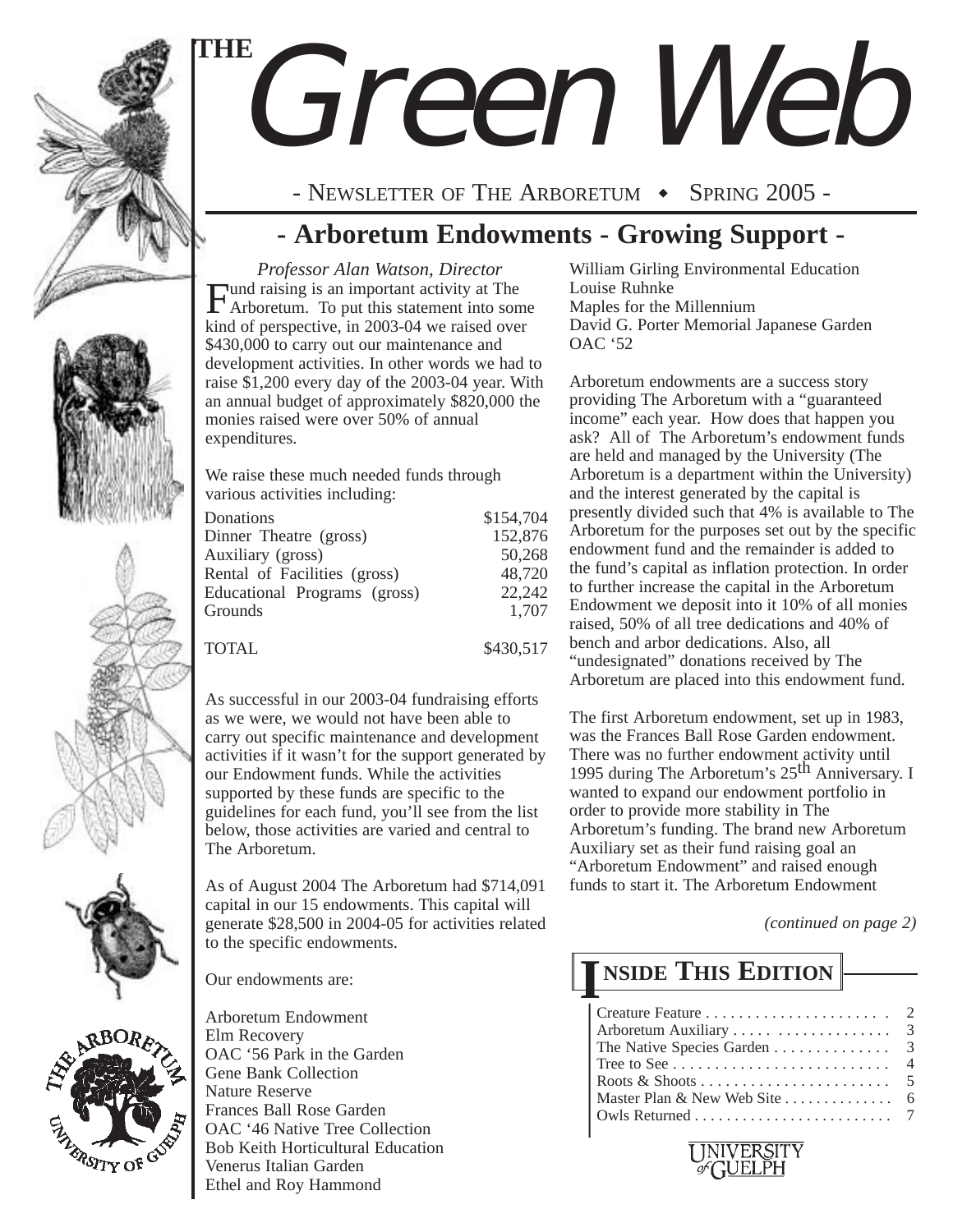fund, which supports Arboretum maintenance and development, now sits at \$303,546.

**2**

In the 10 years since, I have actively developed The Arboretum's endowment portfolio and we have added 13 endowment funds ranging in their support targets from collection maintenance and development, e.g. OAC '46 Native Tree Collection and the

*by Chris Earley* I can hear you now - "The Starling! Chris can write about any creature he wants and he chooses the starling?" Well, yes. But I am also throwing in another creature that everyone loves the Gray Squirrel (note collective groan from readers). But please read on and see what you think.

On June 3, 2004 at 9:25 a.m., I walked out of the Gosling Wildlife Gardens and found an interesting scene. A blackphase Gray Squirrel had flattened itself on the roof of the J.C. Taylor Nature Centre as I approached, as if it was trying to not be seen by me. Its head was approximately 15 cm above an entrance to an active European Starling nest. One of the parent Starlings was perched on a pole approximately 2.5 metres from the squirrel and at about the same height as the squirrel. The Starling seemed agitated, possibly by the fact that I was there, but it seemed to be directing its worries to the squirrel more than me. The squirrel moved its head and was now looking down at the hole. Suspecting a nest raid and wondering whether or not the Starling would actually physically attack this potential nest predator, I thought I would stay put and see what happened. After watching this scene for about 30 seconds, I heard a Red-tailed Hawk scream. I looked up to see the hawk, but couldn't find it. The squirrel was no longer prone, but was now standing, ready to spring in any direction, likely due to this new threat and the fact that it was quite exposed. Sitting on a rooftop is not the place you want to be when an aerial predator is around. When I heard the hawk scream again, though, it was now obvious that it came from the Starling! This time it did the Red-tail scream, then a Baltimore Oriole-like note, then a

Venerus Italian Garden endowments to educational programming, e.g, The Bob Keith Horticultural Education and William Girling Environmental Education endowments.

Just think, we now have over \$700,000 in endowments at The Arboretum and the total is growing. You can make donations to any of the existing Arboretum endowments and help us

### - Creature Feature - **The European Starling** *(Sturnus vulgaris) -*

quiet chatter. The squirrel got a little jumpy. The Starling then kept repeating the Red-tail scream, only occasionally adding the Oriole note or the quiet chatter. This caused the very alert squirrel to slowly move towards the Starling (and away from the hole), as if it was trying to see if the Starling was indeed a threat, but ready at any moment to flee. After leaning as close to the Starling as it could reach, the squirrel slowly moved along the roof edge, still looking around to try and find the Red-tail. Finally it made it close enough to a tree that it could jump into the forest and disappear. The Starling then flew up into a tree and did some singing that included many sounds, but not the perfect Red-tail scream.

Nifty, eh? It appeared that the Starling was either using a previously learned behaviour, or it had made a few sounds, saw the squirrel's reaction to one of them and then responded by repeating the effective sound. While I'm not saying that the Starling "knew" what it was doing, I consider Starlings to be on the smart side of bird intelligence, or at least on a fast learning curve for adapting to novel situations.

The moral of the story? No, it's not "never listen to a Starling when you want to eat its eggs"; the moral is that common creatures are cool to watch. We get used to seeing certain animals and so they seem less interesting than, say, an impressive Bald Eagle or a flashy Ruby-throated Hummingbird. Take some time to watch the abundant neighbourhood species. Their tameness will allow you to make some really great observations, and you may be surprised at what you see.

increase the on-going financial support they provide. You can also plan to set up an additional Arboretum endowment to support our education research and public service goals. Endowments are a lasting, continually growing means of support for The Arboretum. The Arboretum needs the "guaranteed income" generated by its endowments; The Arboretum needs you to increase these funds. Yours will be a lasting gift!



*European Starling (photo by J. Brierley)*

Post script: On January 16, not long after I wrote this article, I had another interesting Starling encounter. I was standing on my driveway in Rockwood, getting something out of the back of my station wagon. I heard a screaming noise, but before I could turn around, a flying Starling ricocheted off my side and into my car! Then a Sharp-shinned Hawk almost flew into me. I thought it was going to go into the car too, but it swerved and took off. After both the Starling and I caught our breath, the little black bird noticed that one of my front car doors was open, so it left its perch on my back seat and flew off. The Starling could have flown anywhere, but it chose to go into my car - not a normal bird behaviour, but a rather effective one if you are trying to get away from a speedy predator. The insult "bird brain" seems a bit of a misnomer, don't you think?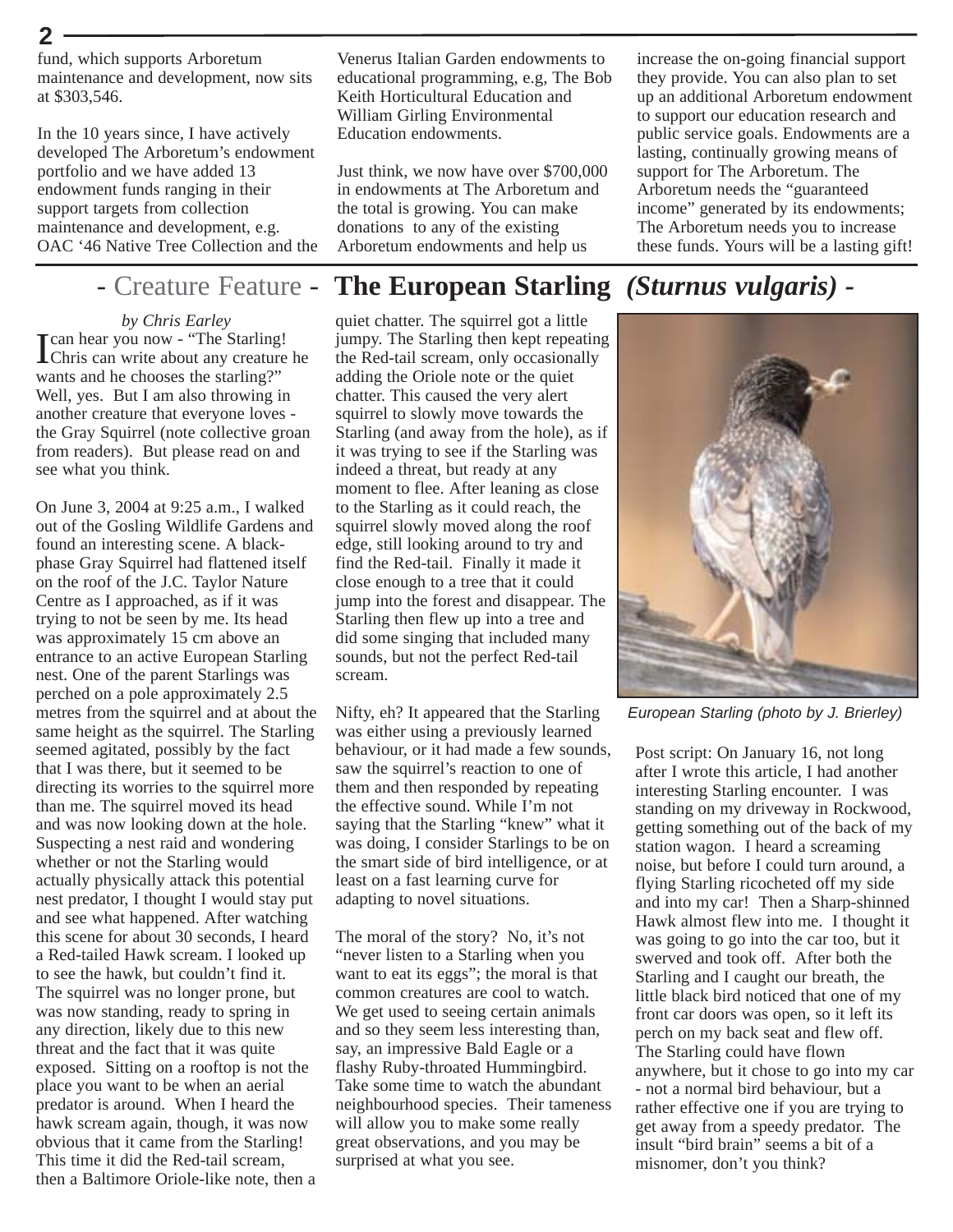### **- Arboretum Auxiliary is 10 Years Old -**

by *Professor Alan Watson* It was on January 19, 1995 that a small<br>Collection of visionaries organized an collection of visionaries organized an open house for those who were interested in volunteering at The Arboretum. Over 70 attended and from that meeting the Arboretum Auxiliary grew into a volunteer organization dedicated to:

- \* Develop and maintain appropriate levels of commitment to meet Arboretum needs.
- \* Promote public interest in The Arboretum.
- \* Generate funding for The Arboretum.

The names of Auxiliary members who served on the Auxiliary Executive during its first year are: Kathleen Brown, Janet Dalgleish, Joy Dougan, Dale Ellis, Dale Fox, Valerie Jackson, Mary Ann Lapensee, Marian Mann, Kathy Nessner, Bill Pipes, Bobbi Porter, Ann Smith, Bonnie Smith, Lynette Stradeski, Keith Tudor, Gwen Valeriote. A special thanks to you and a big thanks to all of the Auxiliary members over the years.

In the years that have followed, the Auxiliary has been true to its purpose. The dedicated members have continually risen to meet The Arboretum's needs with Plant Sales, Gala Dinners, designing, producing and selling the *Natural Journal*, organizing

our 30th Anniversary Celebrations, Arboretum Centre reception, Sundays at the Nature Centre, craft sales, Children's Theatre, Docent tours, grounds work and pancake breakfasts! Public interest is continually being promoted. Our largest endowment fund, The Arboretum Endowment, was started in 1995 with funds raised by the Auxiliary at the 25th Anniversary Gala Dinner and Auction; this fund is now \$303,546.

The Auxiliary's contribution for 2004 – 2005 to the "The Arboretum Endowment" is \$18,350. The Auxiliary's overall contribution to The Arboretum over the past 10 years: Priceless.

### **- The Native Species Garden In The Gosling Wildlife Gardens -**

*by Lenore Ross, Gardener* Over a year ago I wrote in the Green Web about the changes planned for Garden #3 in the Gosling Wildlife Gardens and the generous financial support that had come to The Arboretum through a bequest from Phyllis Oughton which was enhanced with additional donations from family and friends. The plans developed for this garden support the educational objectives of the Gosling Wildlife Gardens and provide visitors with a unique demonstration garden utilizing only plant species that are native to southern Ontario. Although the preparation and planning for this project had been underway for some time, the majority of the construction and planting occurred over the spring and summer of 2004.

I have been closely involved with the design and construction of this garden and would like to share some of the background of the young plants (and some materials too) that are now installed and growing there. The plants have come from many sources and while most if not all fulfill some function that relates to the wildlife and human objectives of the Gosling Wildlife Gardens, many also have a provenance that provide an additional rich layer.

Most prominent in my mind are the plants that have come from Phyllis Oughton's garden here in Guelph. Before her house was sold I met with her family and selected a number of plants to transplant into the new garden at The Arboretum thereby providing a small measure of botanical continuity. These plants included woody plants such as Sugar Maple (*Acer saccharum*) and Prickly Ash (*Zanthoxylum americanum*) and herbaceous plants such as Common Blue Violets (*Viola papilionacea*), Trout Lily (*Erythronium americanum*) and Waterleaf (*Hydrophyllum virginianum*). In time the Maple, planted along the split cedar rail fenceline, will become one of the predominant deciduous trees in the garden and contribute shade to the plantings beneath it and shelter and food to many types of birds and mammals. The Prickly Ash is a lovely small tree that can provide secure nesting sites for birds and is an important larval food source for Giant Swallowtail caterpillars. It is planted in the lower portion of the garden towards the turnaround and beyond the small Eastern Red Cedar (*Juniperus virginiana*). Each of the herbaceous plants are early spring bloomers providing a valuable nectar source for emerging insects and succulent leaves for young rabbits. Violets in particular

are noted as larval food sources for several species of Fritillary.

A second source of plant material for the Native Species Garden also provides a measure of botanical continuity and those are the plants from the original garden on the site - the Prairie Garden. Before the Prairie Garden was covered with landscape fabric in 2001 numerous plants were salvaged and grown in the Arboretum nursery until the spring of 2004. These included typical tallgrass prairie plants such as Big Bluestem (*Andropogon gerardii* – valuable to many skippers), Nodding Wild Onion (*Allium cernuum* – valuable mid summer nectar source), Prairie Smoke (*Geum triflorum* – valuable early summer nectar source), Cup Plants (*Silphium perfoliatum* –an excellent late summer and autumn food source for many birds) and Culver's Root (*Veronicastrum virginicum*).

A third source of plant material for this garden came from within the grounds and collections of the Arboretum itself. From within The Arboretum nursery came maturing specimens of Chinquapin Oak (*Quercus meuhlenbergii*) and Kentucky Coffee Tree (*Gymnocladus dioica*) that were relocated to the Garden. From Gene Bank collection, portions of existing

**3**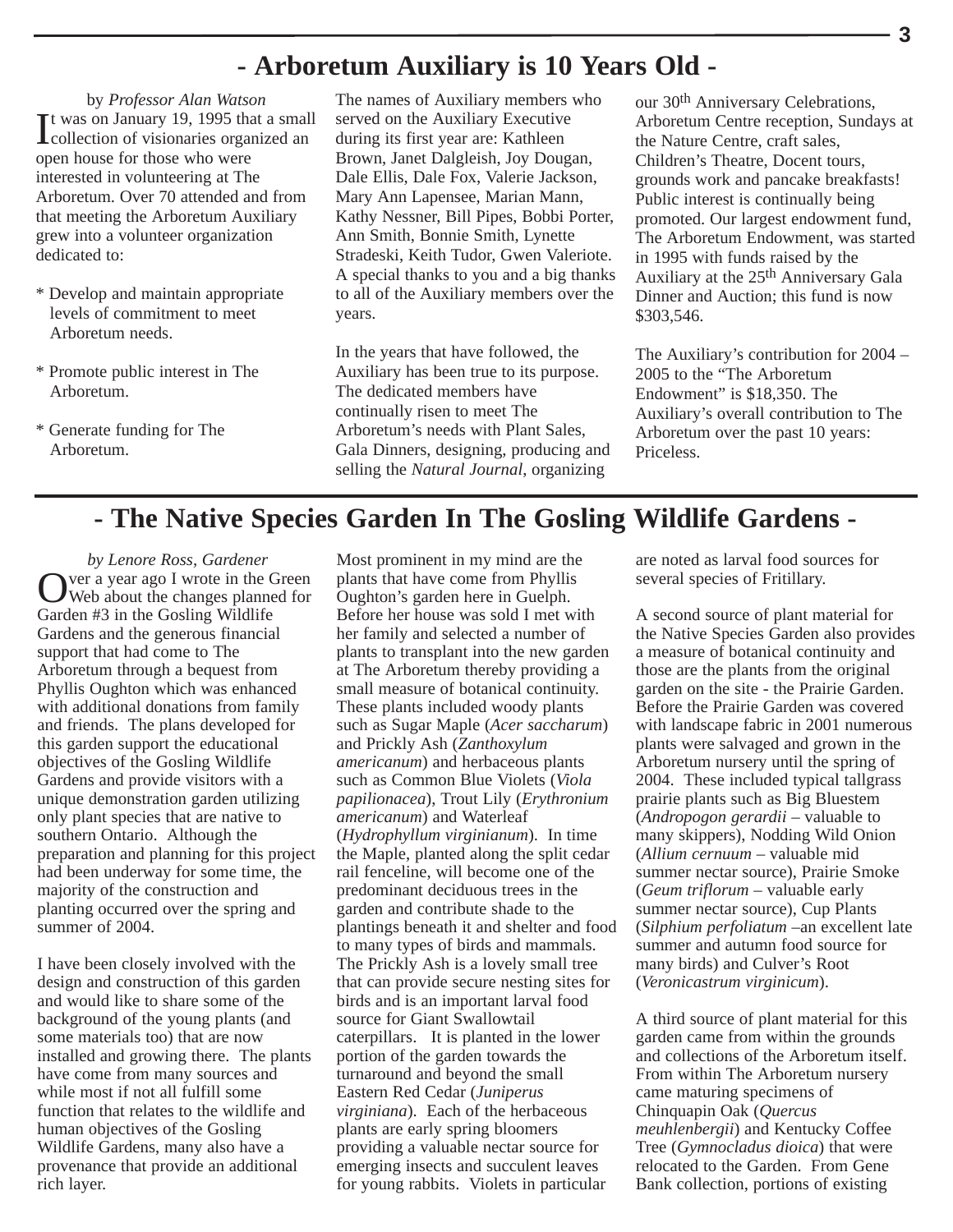plants of Prairie Rose (*Rosa setigera*) and Trumpet Vine (*Campsis radicans*) were relocated to the new garden. Young stock of several species of Dogwood (*Cornus sp*.), Wild Plum (*Prunus americana*) and Hazelnut (*Corylus americana* and *C. cornuta*) were also planted. Most of these shrubs provide food for a great variety of mammals and people, too.

**4**

While many plants were purchased from commercial native plant nurseries, many others came as generous donations. The Waterloo-Wellington Wildflower Society and the home gardens of staff and volunteers provided some of the less common and rarer species that now live in Native Species Garden; thank you, you have made the garden richer in many ways.

The spring of 2004 was excellent for planting with cool temperatures and frequent rains. Hundreds of young plants were installed throughout the garden and they had ideal conditions for new growth. One of the final construction projects in the garden was the installation of the small pond and stream on the northern side of the garden and adjacent to the patio area. This shallow stream provides a bird friendly water source and a water feature with people friendly sound.

From the inception of this project, Phyllis Oughton's family planned to visit the garden not only for a small opening ceremony but also on a regular basis. A family picnic and dedication took place on Saturday, June 19 and the sunny but cool day brought together

three generations of Phyllis' family and many invited friends. Some guests traveled from Nova Scotia and eastern Ontario with numerous local friends and family. At the end of the picnic luncheon two signs were installed: one to commemorate Phyllis' life and one to honour her husband Jack Oughton. The Native Species Garden has continued to grow well throughout the summer and, despite constant pruning from rabbits, seems to be actually filling in. Plan to visit this new garden

in the Gosling Wildlife Gardens regularly to watch it grow and mature.



*Art work by O. Barr*

# **- Tree To See - Serbian Spruce** *Picea omorika* **(Pancic) Purkyne -**

#### *by Sean Fox*

The Arboretum has been providing a safe haven for many rare and threatened trees and shrubs over the course of its existence. Botanical Gardens Conservation International (BGCI) encourages botanical gardens and arboreta to play a role in promoting and conserving the flora and biodiversity that is indigenous to their respective regions. As a member, The Arboretum has made important contributions by not only maintaining Ontario's rare woody plants as prominent features of our botanical collections and gardens, but also by establishing a Gene Bank collection to ensure the survival of the genetic diversity that can only be found within plants from our part of the world. It has also been our goal to propagate and offer these plants for sale to encourage the use of our native plants in the landscape.

As humans continue to disrupt the natural landscape all over the world, we can find many other examples of trees that are being pushed to the brink of extinction in the wild. By obtaining seed through seed-exchanges with other botanical gardens and arboreta, we have been able to grow some of these plants and include them in our collections.

The genus *Picea* contains nearly 40 species of coniferous, evergreen trees, which are spread across the northern hemisphere in cooler, temperate regions. Three of these species are native to Ontario: White Spruce (*Picea glauca)*, Black Spruce (*Picea mariana)*, and Red Spruce (*Picea rubens)*. Throughout the province, several other species from across the world can be grown successfully. One of these trees that you may be familiar with is Serbian Spruce (*Picea omorika*).

Over the years, Serbian Spruce has become increasingly available in nurseries and garden centres due to the desirable characteristics it possesses for landscaping. It would not be odd to stroll through a residential area within southern Ontario and see one gracing a lawn or garden with its evergreen branches. We sometimes forget when looking at a tree that every one of them has a story to tell. In the case of Serbian Spruce, the story happens to be a very interesting one.

In 1875, Dr. Josef Pancic, a Serbian botanist, made a discovery that would be new to the science world. While surveying the slopes of Mount Tara, in western Serbia, he came across a conifer that stood out from the Scots Pine, Norway Spruce and Silver Fir that were

common to the area. He described this unidentified conifer as a tree that grew up to 30 m tall with branches covered in bluish-green needles. The boughs in the lower portion of the tree drooped towards the ground, while those midway up grew horizontally and the uppermost branches reached up towards the sky. The cones grew only at the top of the tree and were an ornamental purple colour. Pancic called this tree the Omorica, and gave it the latin name, *Pinus omorica*. Due to the rules of



*Serbian spruce in the Conifer collection (photo by Sean Fox)*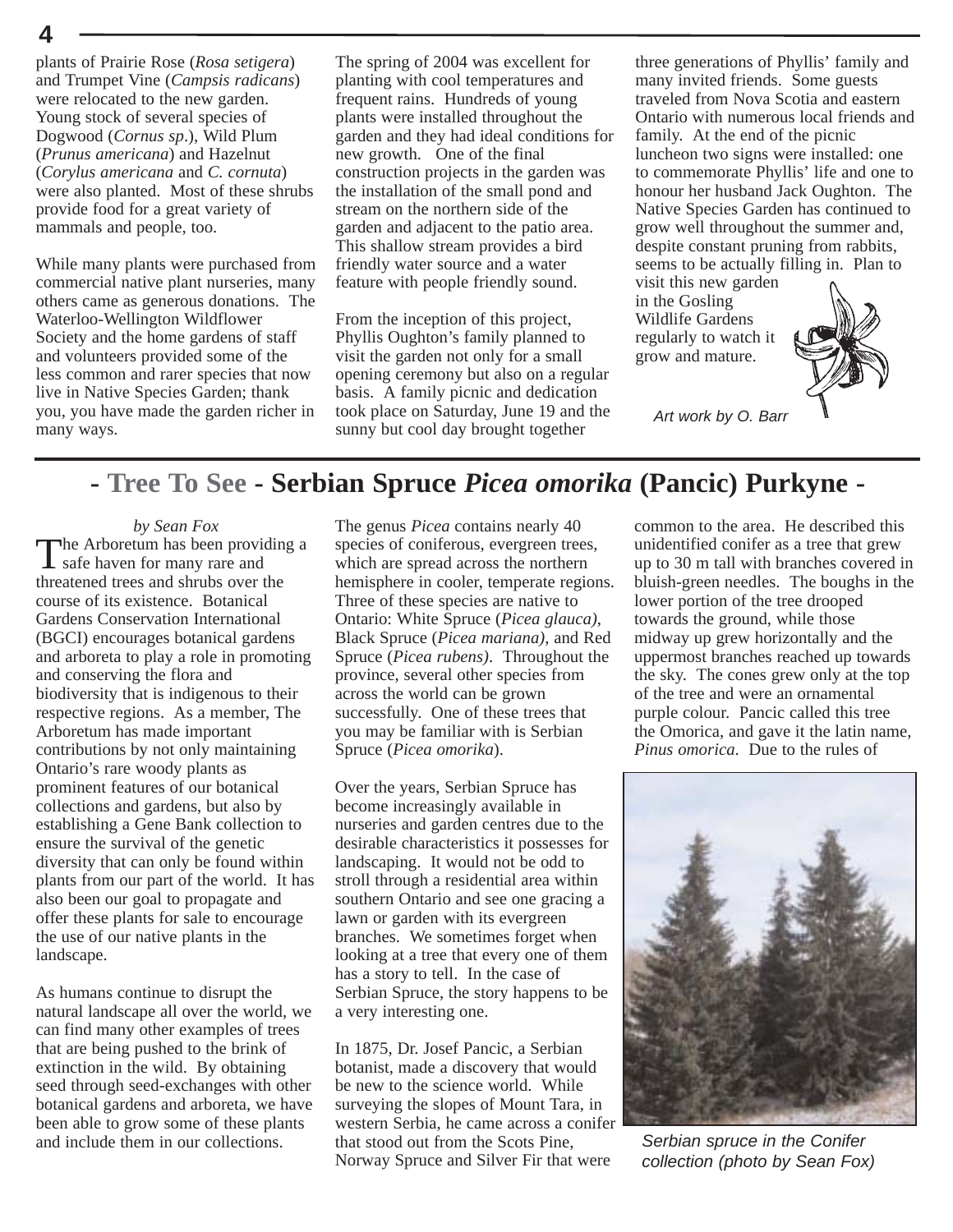botanical nomenclature, this tree was later classified as a spruce, not a pine, and therefore was given its current moniker, *Picea omorika* (Pancic) Purkyne.

Since Pancic's original discovery on Mt. Tara, a small stand of Serbian Spruce has been discovered in the canyon of the river Milesevka, and several other pockets have been located on Mount Zvijezda, Viogor, Radomislja, and Jadovnik. All of these mountains are located in a small area surrounding the river Drina in western Serbia and eastern Bosnia. It is thought that these locations provided the only refuge for Serbian Spruce during the late Pleistocene glaciation that ended in the area around 40,000 years ago. The tree is endemic to this region, meaning that this is the only spot in the world where it naturally exists.

Despite the uniqueness of Serbian Spruce, logging was initiated in the area shortly after its discovery. This practice was halted in the early 20<sup>th</sup> century to help conserve the tree and other endemic flora to the area. It is reported that fewer than 1000 Serbian Spruce are left in the wild on a 60 hectare swath of forest in the Pancic Nature Reserve.

As mentioned earlier, despite its rarity in the wild, Serbian Spruce can be witnessed in many parks and gardens across the world. Its narrow, conical form coupled with its ornamental merits have made it a favourite for home gardeners and landscape contractors. Along with being considered one of the most graceful of the spruce, it is also known to be one of the most adaptable. Hardy to zone 3 in Canada, it grows at a reasonably quick rate under a variety of soil conditions. It also seems to be able to withstand urban pollution better than

many conifers. In addition, several cultivars exist with 'Nana', a dwarf form, and 'Pendula', a weeping form, being the most common.

The Arboretum boasts several fine specimens of Serbian Spruce within our collections. The World of Trees collection has a grouping of four on the west side of the service road. In the Coniferous Trees collection, you will find three more of the species as well as an individual of the cultivar *Picea omorika* 'Nana'. One more example of this cultivar is found in the Dwarf Conifer collection.

On your next walk, be sure to stop and say hello to this noble tree. If the moment provides you with the fortune of a faint breeze, you may even hear them whisper back the greetings from their kin in the mountains of Serbia and Bosnia.

# **- Roots & Shoots – We're Sprouting! -**

*by Michele Martin* As many of Green Web readers will already know, the Arboretum is home to the Jane Goodall Institute's Roots & Shoots regional office for Ontario - the hub for a growing network of Roots & Shoots groups around the province. When we first opened our office here in the fall of 2002, we only had two groups in Guelph – currently we have about 10 in Guelph, and another 40 or so in other parts of the province.

Our Roots & Shoots groups are a diverse bunch, with members ranging in age from preschool to university level, and based in different settings: schools, homeschool groups, community groups, etc. What they all have in common is an inspiring commitment to make the world around them a better place for animals, the environment, and the human community! Roots & Shoots groups plan and implement environmental and humanitarian community service projects such as creating butterfly gardens, organising food drives, picking up litter, organising a wildlife action week in their school, visiting seniors homes, etc.

While our groups are active year round, spring is a special time, and many of our

Roots & Shoots members are itching to sprout! Each spring, Roots & Shoots members and volunteers in London, Toronto, Guelph and Hamilton get together with other groups in their area to plant trees and do a garbage clean up. These events give our members a chance to meet and inspire each other

while doing some community service work together. In Guelph, we are planning a couple of events this spring – check out our website for more details: www.janegoodall.ca, or drop by our cubicle in the Arboretum Centre for a chat!



*High School students cleaning up Silver Creek in Howitt Park during a previous Roots & Shoots spring event (photo by Michele Martin)*

**5**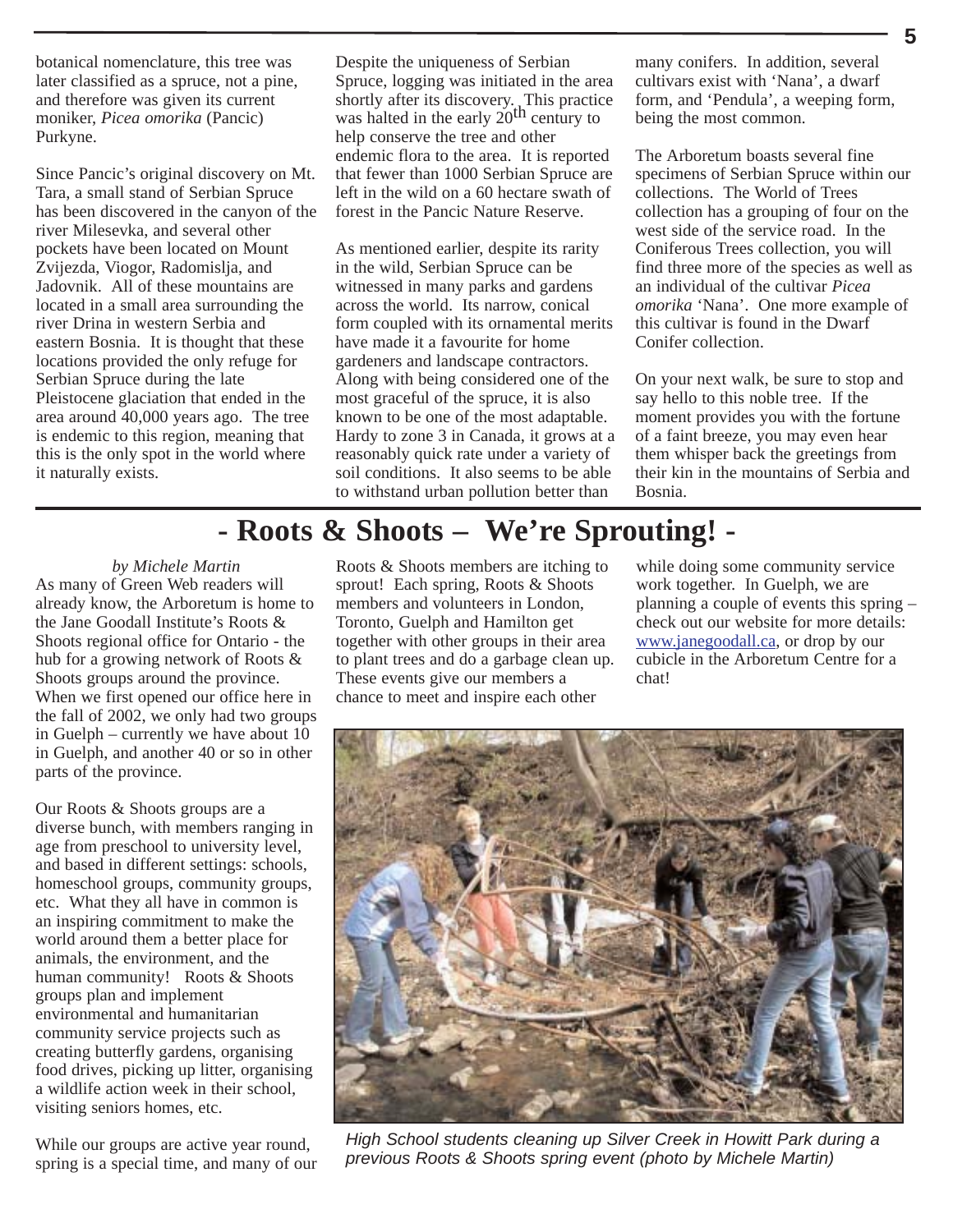# **- MOMENTS AT THE ARBORETUM -**





*Nature Centre Docents at a winter training session (l-r): Billie Bridgman, Ann Estill, Bruce Monro, Gord Graham, Ann Stallman (photo by Chris Earley)*



*Henry Kock in the World of Trees during the "Saving Paradise - The Rare Trees of Ontario" event in June 2004 (photo by Chris Earley)*



*The 2004 Plant Sale was another great success. (photo by Chris Earley)*



*Winter wonderland at The Arboretum (photo by Sean Fox)*

*White Spruce seedlings brave the winter in our nursery. Next stop - Memorial Forest! (photo by Sean Fox)*

**6**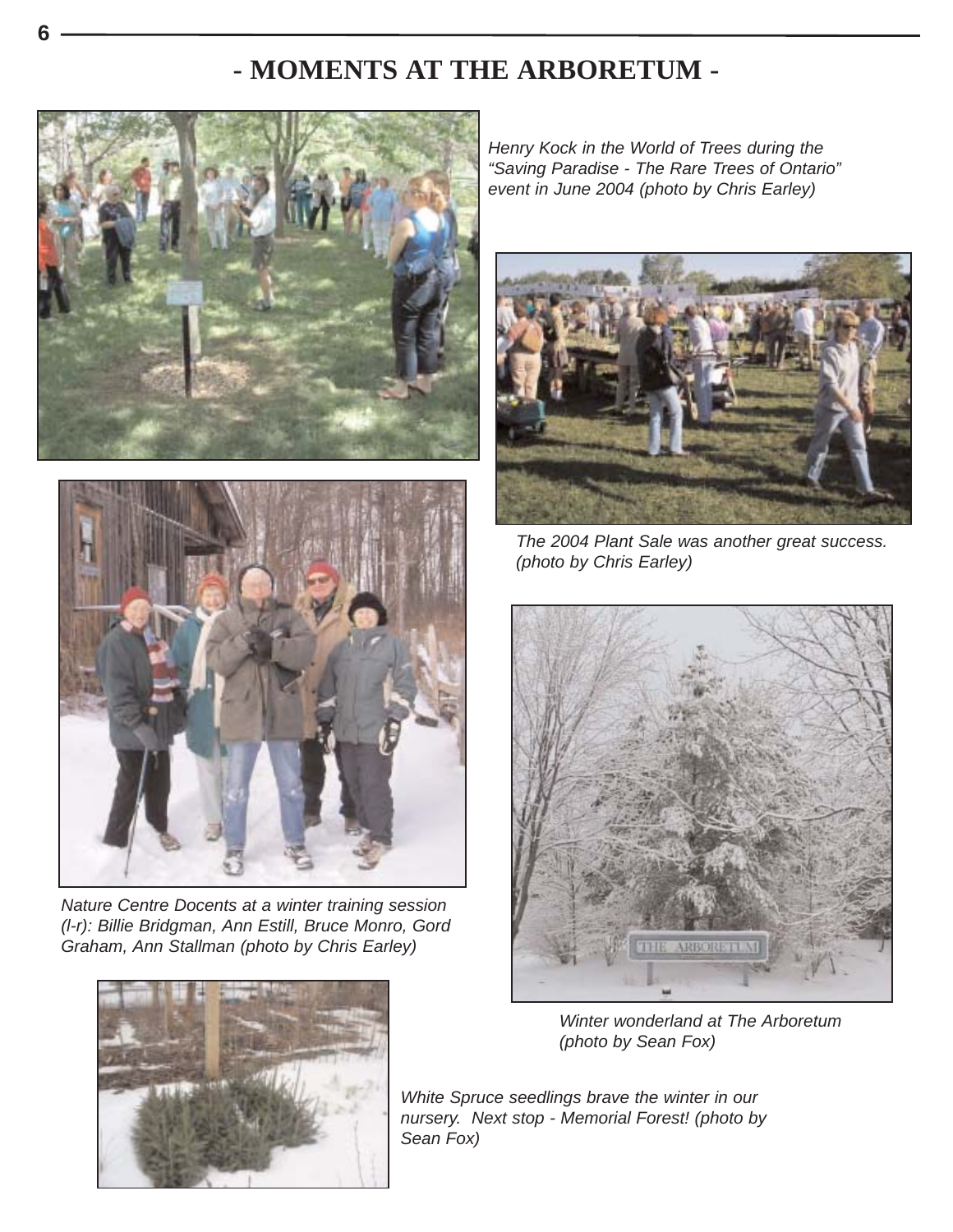



*Twin fawns brought smiles to many Arboretum visitors this summer. (photo by Shady Abbas)*



*The catkins on this Pussy Willow provide us with a hint of spring during the month of January. (photo*

*by Sean Fox) Participants in the "Growing Your Perennial Garden from Seed" workshop get ready for spring! (photo by Sean Fox)*

*This Canada Darner was captured in July's Dragonfly and Damselfly workshop. (photo by Chris Earley)*



*The bright red keys of the Tatarian Maple contrast nicely against the dark greens in the Dwarf Conifer collection. (photo by Sean Fox)*



*Red foxes were periodically seen in various spots this year. (photo by Chris Earley)*



**7**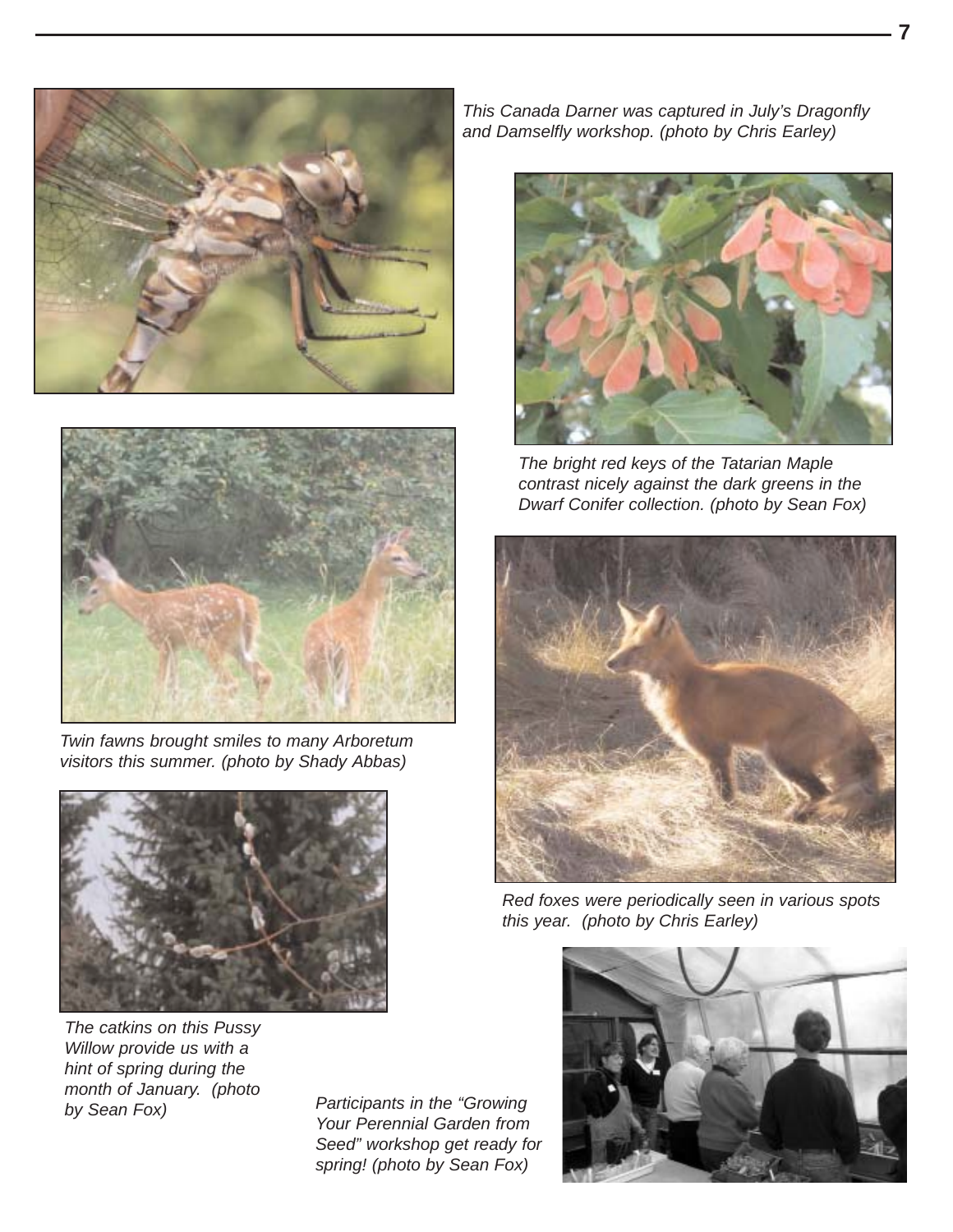# **- Master Plan for The Arboretum Approved -**

#### *by Robin-Lee Norris, Chair*

**8**

On Thursday December 16th, 2004, the Board of Governors unanimously approved the new Master Plan for the Arboretum. The approved Plan provides an excellent framework for the direction the Arboretum will take over the next twenty-year period. The passing of the Master Plan for the Arboretum confirms the importance of its role within the University community and allows us now to move forward in a number of exciting plans to realize the full potential<br>of the Arboretum. There will be of the Arboretum.

increased focus on The Arboretum's educational role within academic programmes and new opportunities for collaboration in research between colleges. The continuing role of the Arboretum in the community has also been reconfirmed.

Following the approval of the Master Plan, a number of committees have been set up to look at the operational aspects of ensuring that the Master Plan is followed as decisions are made concerning the Arboretum. These

include groups looking at the governance structure, physical plant and operational side of the Arboretum and the financial and fundraising side. It is expected that these groups will make a report back to the Master Plan Study Committee in the spring so that an operational plan to implement the Master Plan can be completed. The commitment and dedication of all of the people involved continues to be extraordinary.

We will keep you posted.

### **- Arboretum Launches New Web Site -**

*by Dawn Ann Webster* So, what are those black spots on the maple tree in my backyard anyway? To find out the answer to this question just surf on over to the FAQ page of the new Arboretum Web site!

Located at the same address (www.uoguelph.ca/arboretum), the new Web site allows for quick and easy access to important information, including special projects, dedications and donations, volunteering, how to

contact us, facility rentals, programs and workshops and a whole lot more!

Here's a quick snippet to give you a few highlights...

Starting with the homepage, you'll find nine main topics of interest listed alphabetically on the left-hand side of the page (see below). When clicking on a main topic, the top menu will change giving you more sub-topics to choose from. Three quick access buttons are

also located on this page to provide you with the latest news of upcoming events, wildlife sightings and The Arboretum Master Plan.

We've also added new pages to the site that will definitely be of interest you. The Photo Gallery contains a beautiful montage of photos taken within The Arboretum. Be sure to stroll through the 12 categories and why not test your identification skills while you're at it. Descriptions are revealed by "rolling

over" the photos with your mouse or by clicking on them for a more detailed description.

Another excellent resource is the FAQ page. You'll find comprehensive answers to the most frequently asked questions packed with tips, tricks and links to other sources that will hopefully answer the question you once pondered.

There's so much more to tell you about, but we want to leave the rest up to you to explore! If you have any questions or comments about the new Web site, we would love to hear them. You may contact us at arbor@uoguelph.ca.

Happy Surfing!

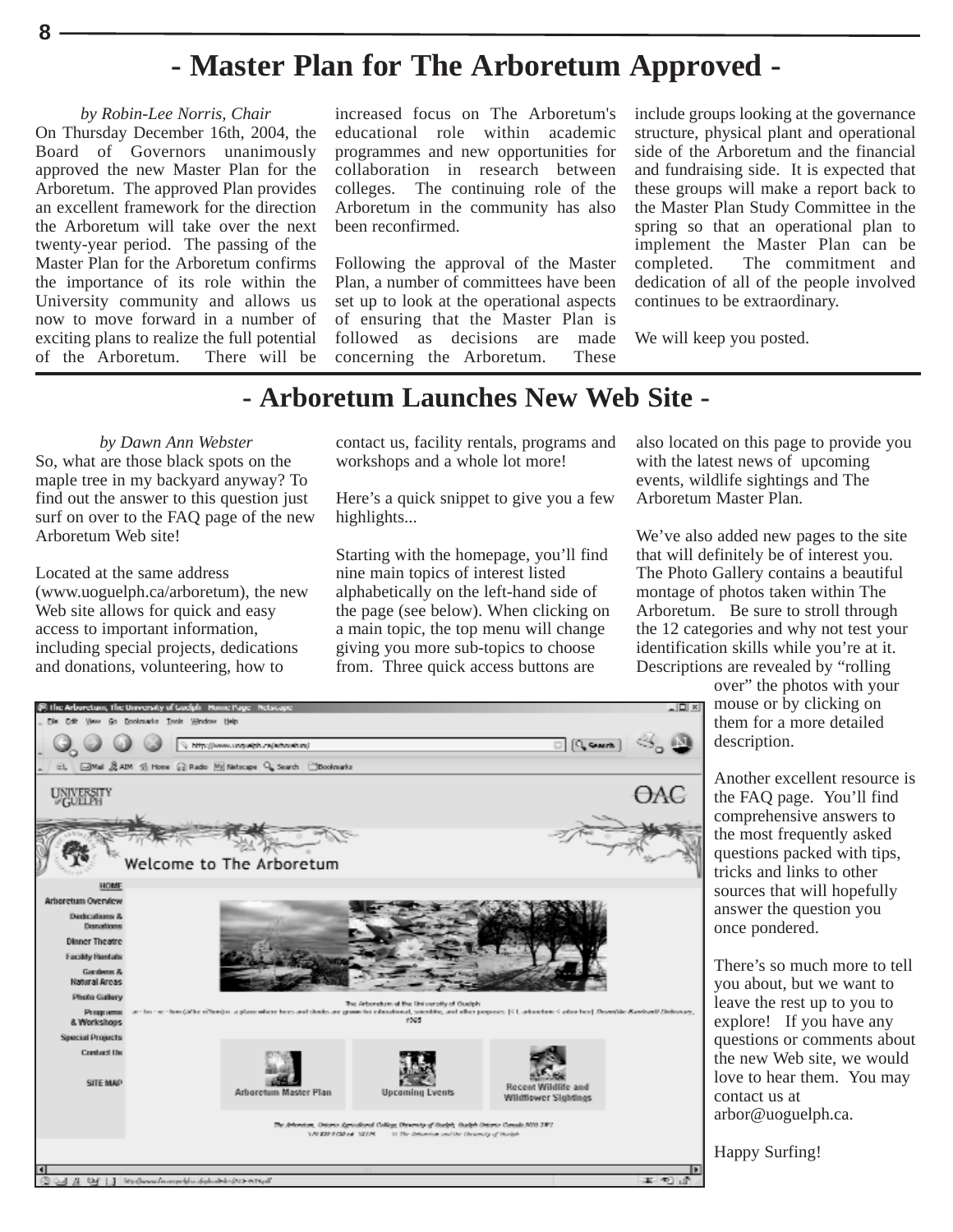# **- The Owls Have Returned! -**

*by Chris Earley*



*One of the young Long-eared Owls before capture in June, 2003 (photo by Henry Kock)*



Many of you may remember the article in the Fall 2003 issue of the Green Web reporting the capture of two young Long-eared Owls in The Arboretum in June of 2003. As reported then, they went to Kay McKeever's Owl Foundation Rehabilitation Centre. Well, they are now all grown up. At the centre, they perfected catching mice and so I went and picked them up and brought them back to The Arboretum. They were released on August 16, 2004 near where they were found, though a bit farther from the road that was the demise of their father. We haven't seen them since the release, but for owls and their secretive natures, no news is definitely good news!

**9**



*One of the owls after release. I let them go near dense conifers which this species likes to use as roosting sites. (photo by Chris Earley)*

*Annick (on left) and Kara with one of The Arboretum owls at the Owl Foundation where it received a physical and was then banded before release. (photo by Chris Earley)*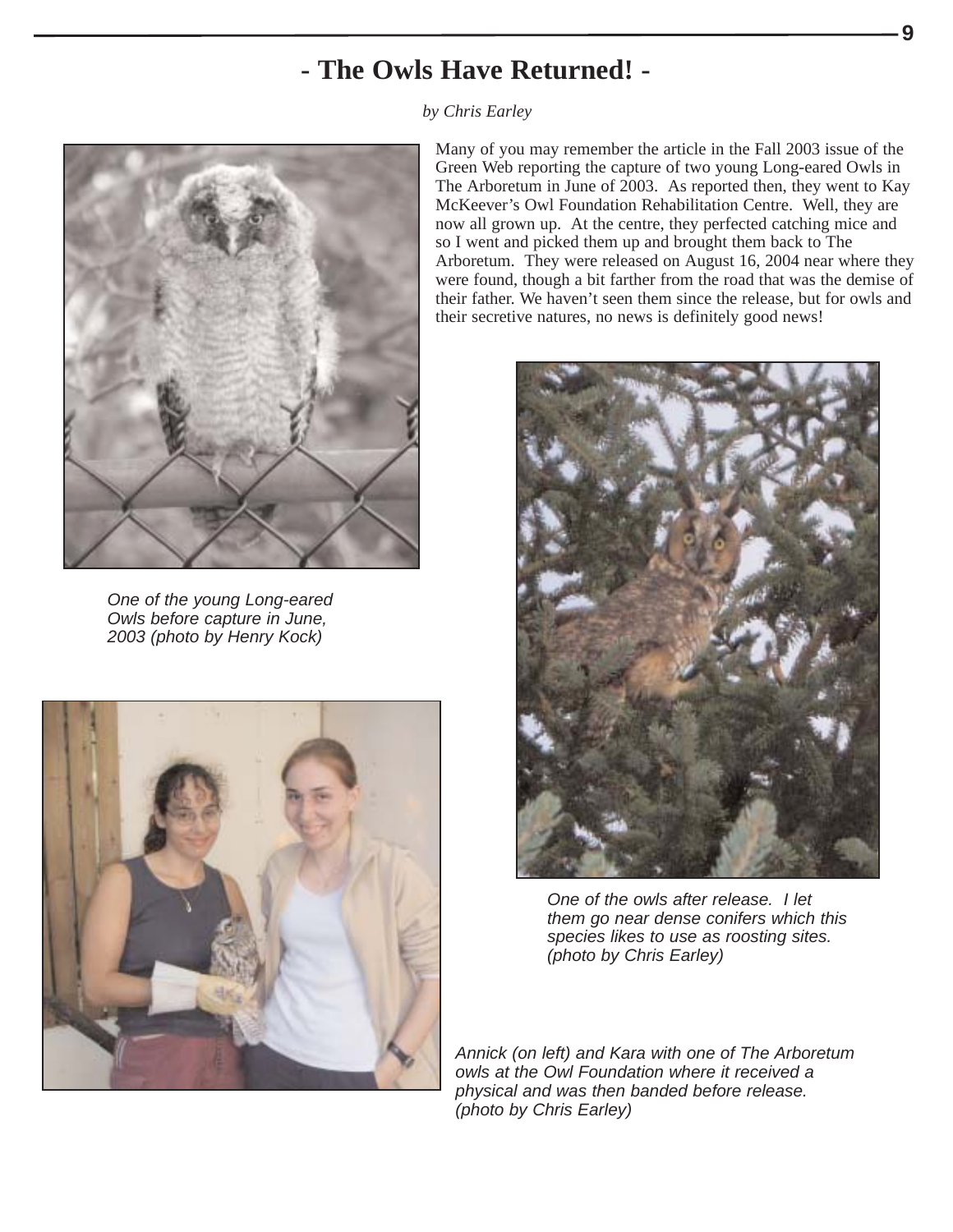### **- The Arboretum Gratefully Acknowledges -**

**(**‡ **deceased)**

#### **LIFE TIME FRIENDS**

1991 - Present

#### **Founders**

Nancy Caspers Jane Dougan Kenneth W. Hammond Roy S.‡ & Ethel Hammond‡ Jean Hill‡ Florence E. Hill Beryl M. Ivey Richard Ivey Foundation Roberta Porter Rotary Club of Guelph Louise‡ & Paul Ruhnke M. Phyllis Straby Wall Custance Funeral Home & Chapel Alan Watson William C. Winegard

#### **Patrons**

Birgit Bateman J. Leonard Beaupre‡ William M. Braithwaite Michael de Pencier John & Joy Dougan James E. Glaves Ross & Barbara Hallett Ethel Hammond‡ John Y. Harcourt‡ Husky Injection Molding System Lawrence Kerr‡ Charlie & Susanne Loewen E. Helen Salkeld

#### **Benefactors**

Jim and Judith Anderson George and Jeane Best Michael J. Bladon Brendan Caldwell Canadale Nurseries Limited Canadian Wildflower Society Janice Canning Brenda L. Coomber Janet Dalgleish Vera Geer Lenore & Arthur Grubbe‡ Rob & Carla Guthrie T. Brian Harrison Audrey M Hilliard Dawn Hollyer Colin F.W. Isaacs Joseph Leach Mary Marsh Ken & Betty-Anne McBey Dorothy Medhurst

Drew Mitchell Ron and Pat Moses Dorothea Palmer Ellen M. Pearson John & Ruth Pratten Wayne Scott Charles‡ & Bonnie Smith Warren & Beverly Sommer Clay Switzer Margaret E. Taylor Chuck Wilson Adam H. Zimmerman

The following donations were made in the time period of **January 1 - December 31, 2004.**

#### **ANNUAL FRIENDS**

#### **Poplar**

Harold Crawford Alvin & Margarete Gillies Dorothy Medhurst Michael de Pencier

#### **Locust**

Ken & Betty Aitken David Alexander Andrea Appleton Harry Barrett Leah Batty Peter Baenziger Eric Beauchamp Elizabeth Bedrosian Barbara Bishop Susan Blue Barbara Brooks Joan Budd June Bushell Douglas Cass Kenneth Chambers J. Douglas Chapman

Laurence & Irene Christie Marian Conn Clyde & Ruth Cressell Mary DeGunst William Dykes William Earl Robert Engel Ben & Norma Fear Alan Fisher Derrick Flannigan Tim France William Fyfe Louise Gilroy Frances Girling Anne Godfrey Eva Goodchild Leland Gosselin Nancy Hall Robert & Helen Hansen Donald & Dorothy Hart Pamela Healey Margaret Henshall Stephanie Hutcheson Ken Jewett Tony Jovan Eunice Keir Eleanor Keith John Kerr & Mary Visser Kerr Leslie Laking Norma Levett Theodore Lewis London Horticultural Society Constance Lovell Blair & Elizabeth MacNeill Marian Mann A. Jean McDonald Nancy McPherson-Ball Mary Mitchell Charles Murtagh Barry Newcombe John Northwood Alma Ozolins

Donations may be made payable to The Arboretum, University of Guelph. Donors will receive a tax receipt, and donations will apply toward membership in the giving clubs of the university. These are as follows:

Governors' Council (\$10,000 or more) Chancellor's Circle (\$5,000 to \$9,999) President's Council (\$1,000 to \$4,999) Dean's Circle (\$500 to \$999) Century Club (\$100 to \$499)

For more information on named gifts and memorials, please contact Prof. Alan Watson at 519-824-4120, ext. 52356 or awatson@uoguelph.ca .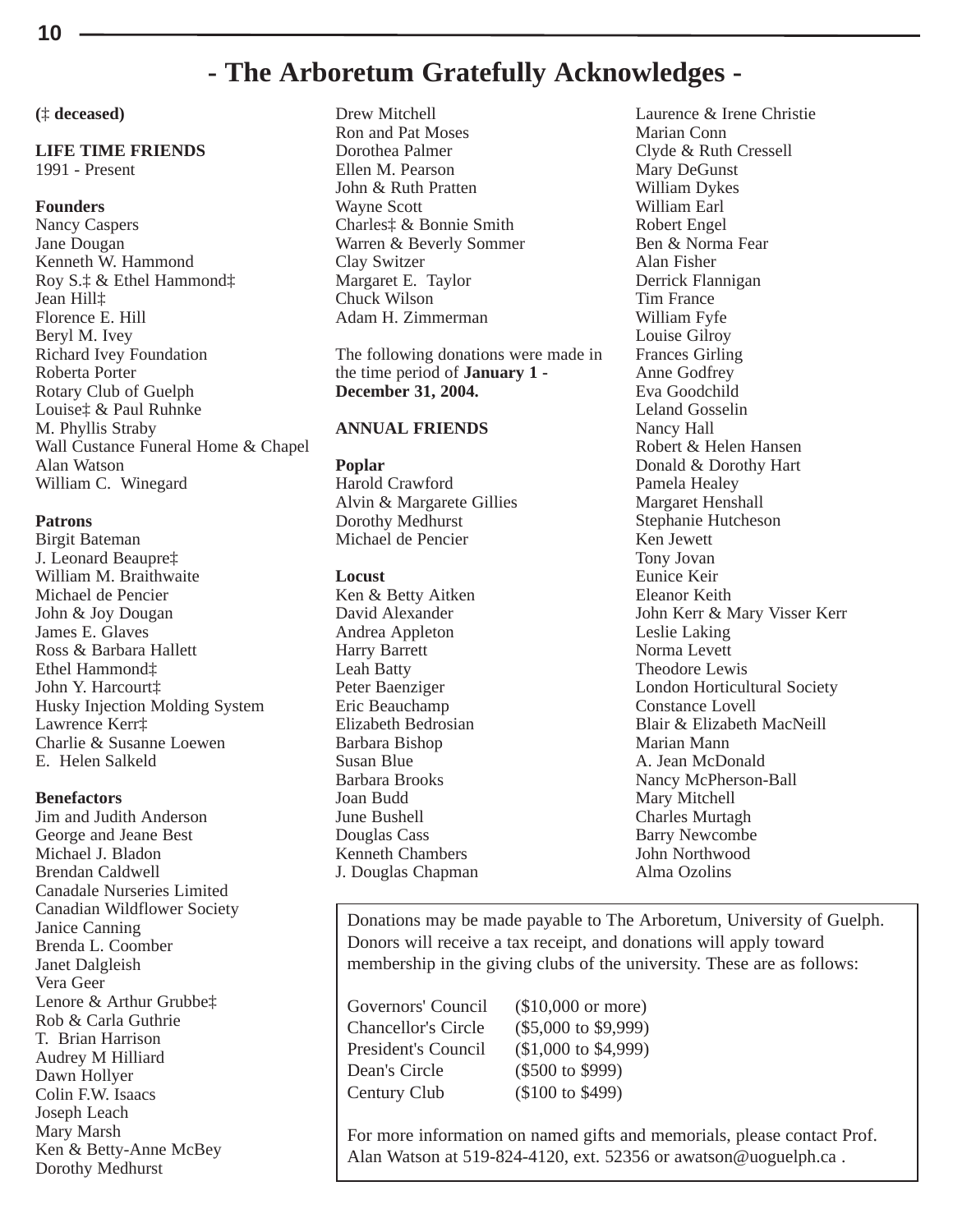June Palmer Calvin M. Patrick Ross Pauli Hamish & Elizabeth Raffan Wendy Rebanks Harry Regetlie Sylvia Jane Rigby Margaret Riley Albert Roffey Stephen & Patricia Salt Alan Samuel Frances Schwenger John & Barbara Sibbald Ann Smith Sally Smith Andrew Stewart Desna Sulway Margaret Taylor Peter Thompstone Frances Valentine Dennis & Lina Venerus William & Marie Wardrope Victor & Georgina Watson Robert & Mary Westoby Laurie White Marion Wilke Victoria Woods

#### **DESIGNATED DONATIONS**

**Arboretum Centre Entrance Walk Garden** Gordon and Ruth (Baker) Wright

#### **Children's Theatre**

Bank of Montreal EMJ Data Systems Euclid-Hitachi Heavy Equipment Ltd. Stone Road Mall The Hock Shop Zehrs

**David G. Porter Memorial Japanese Garden** Roberta Porter Yixin Zhang

#### **Dedication Trees and Benches**

Mike Canini tree Tuula Canini Philip & Frances Garlough tree and bench Philip & Frances Garlough William Donald Hartford tree Johann Hartford Don Huntley tree Jane Craig Jack Irwin tree Billie Bridgman Billie Bridgman



*Reconstruction of the boardwalk in Wild Goose Woods was completed this fall thanks to the support of the Gibbins family. (photo by Sean Fox)*

Bruce Bridgman Grace Bridgman James Bridgman Susan Connor Rorie & Louise Macdonald Diane Metcalfe Joan Metcalfe Paul Metcalfe Peter Metcalfe Ann Oaks Michael West James Gordon Jupp tree James Jupp Jennifer Jupp Judith Jupp Krystall Madill tree Debbie & Geoffrey Allen Melanie Amos David & Sharon Banks Gwen Banks Jessie Beitz Neil Blair Susan Blue Steve Bray Emily Cliffe Carol Ann Davies Janet Ferguson Bill Fraser Amanda Galletta Kim Healey Shelly James Bonnie Lambert Bob Leighton

Carol Madill Nancy Madill Maureen Madill Andrew McCutinson Kimberly McGurrin Michelle Morin Ann O'Donnell Ponsonby Sheep Research Facility Peter Reynaud Joanne Tolton Thuy Tran USWA Local 4120 Irene Willoughby Ralph & Eve Moran tree Eve Moran George & Micheline Sayer bench Greg Sayer Constance Stubbs tree William & Leslie MacTaggart Margaret Murdoch Lorraine Stubbs Douglas Woolley Elizabeth (Mallory) Whitley tree Joanne Holt

#### **Development**

David Alexander Kathleen Brown Wayne Burley K. Ross Butler Mary Carroll Janet Chappell Johan Dormaar